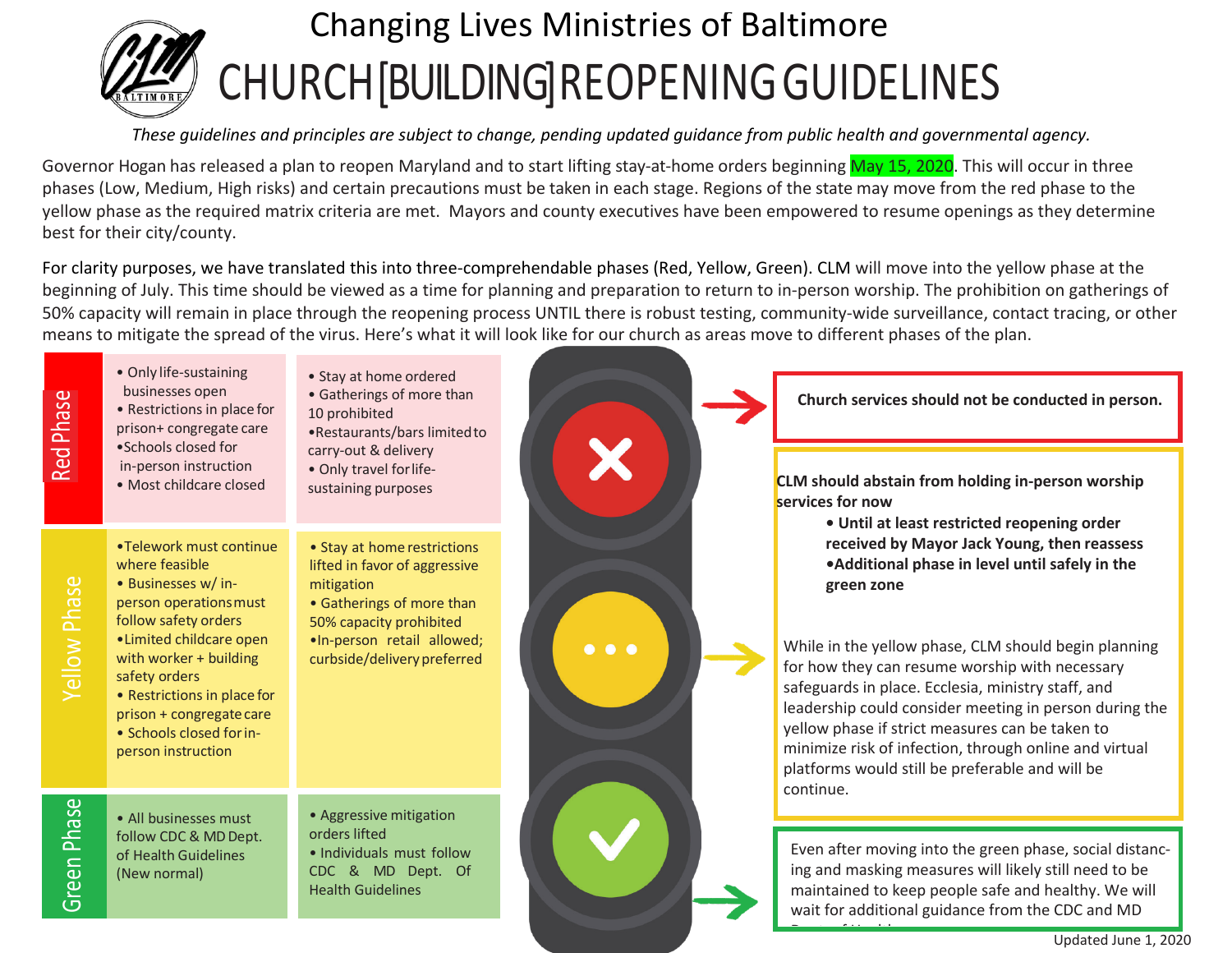# \*CAUTION ADVISED\* DURING YELLOW PHASE



Johns Hopkins University Bloomberg School of Public Health Center for Health Security **Reopening or Expanding Operations in COVID-19 Risk Assessment Calculator**

**Business:** Changing Lives Ministries of Baltimore

**Risk Level:** Moderate **Modification Assessment:** High **Overall Risk Score:** Low to Moderate

#### **Guiding Principles**

*These principles will steer and direct all decision and policy-making endeavors of Changing Lives Ministries of Baltimore as related to COVID-19 reopening procedures. CLM Baltimore, its trustees, and senior leadership will adhere to and consult these guidelines for the duration of this pandemic.* 

- **MORALITY** ==> The church (ekklesia) has a MORAL OBLIGATION to protect the health and safety of all people, particularly the most vulnerable.
- **RISK MANAGEMENT** ==> We will adopt an EVIDENCE-BASED RISK MANAGEMENT approach to the COVID-19 challenge, and our decisions will be guided by state and local civic leaders and health experts. Being led of Holy Spirit, we will consult the

guidance of OSHA, CDC, and the local health departments as is appropriate.

• SCALING UP ==> We are currently in red-phase. All worship services and gatherings will continue to be conducted virtually, as we move forward SCALED-UP RESUMPTION OF WORSHIP GATHERINGS will be done in a measured and thoughtful fashion.

We must approach the scale-up of operations thoughtfully, allowing for expansion and adjustments when they make sense. If conditions worsen, either locally or regionally, another rapid scale-down of operations may be required.

#### **General Precautions**

- Highest risk individuals should continue to view online service if you feel especially vulnerable (those age 60 and older and those with chronic medical conditions)
- Masks are required upon entry of the building
- Hand Sanitizer station throughout the building
- Ensuring no more than 50% capacity present at any one time (50/75 people)
- Seating must be organized in such a way so as to maintain at least 6 feet between congregants
	- $\rightarrow$ Use every other or every third seat.
		- →Allow families to sit together but maintain distance from

#### others

- No handshakes or hugs
- Forego passing out communion and offering-walking plates online giving only (Givelify, Cashapp, PayPal...no cash donations accepted)

 $\mathcal{L}_{\mathcal{A}}$  , the disinfected surfaces must be discussed (EPA  $\mathcal{L}_{\mathcal{A}}$